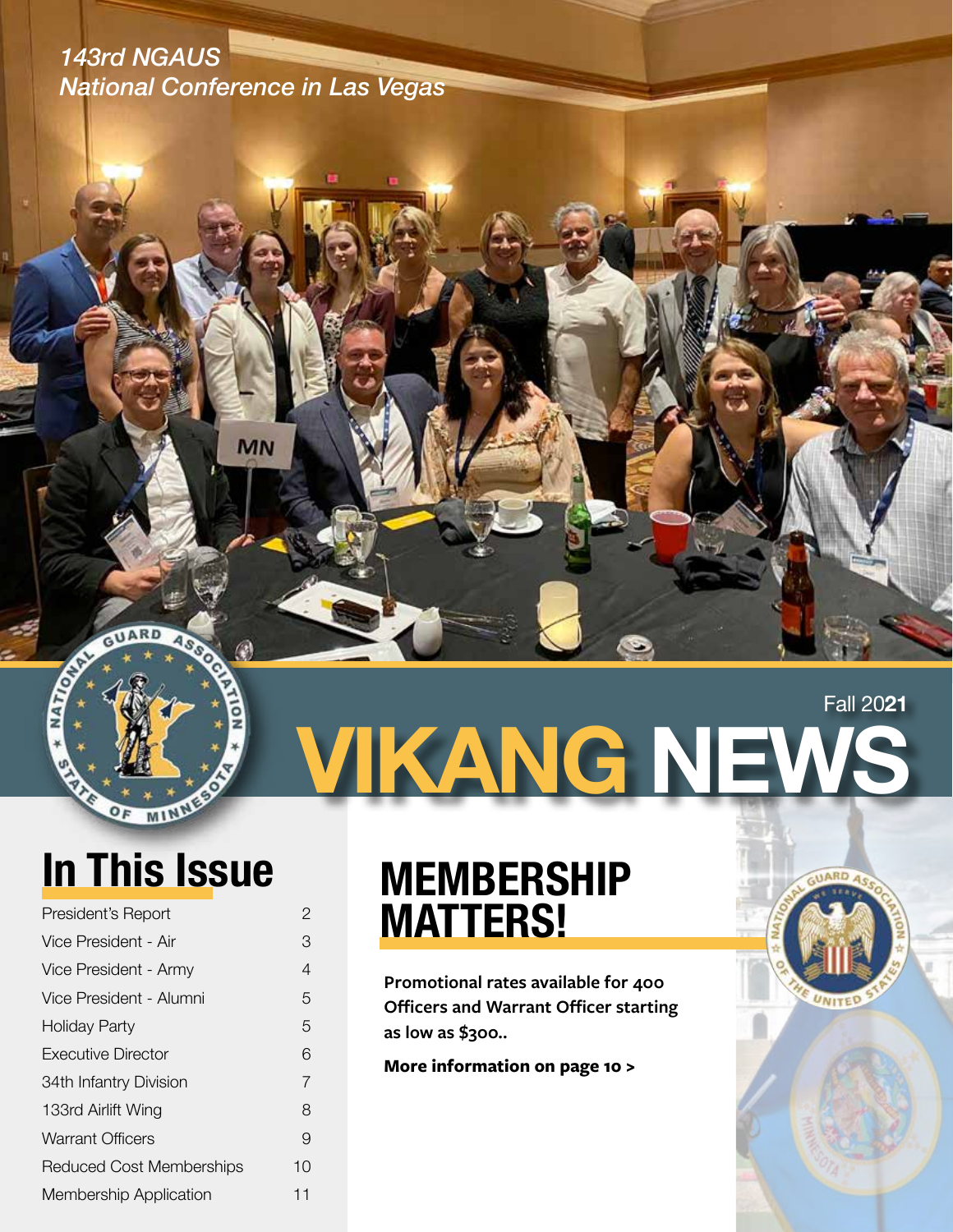



### **President's Report**

LTC Jay Hackett

The placard read "Minnesota 24%". A similar placard was placed over the seating area assigned to each State and Territory attending the 143rd National Guard Association of the United States Convention and Exposition. The assignments were made according to State membership strength. We were in the rear. We had to strain to see the stage.

As one would walk into the exposition hall, where supporters of NGAUS were lined up to excitedly demonstrate the wares of warfare, "Minnesota 24%" was placed on an adhesive sign on the floor. Well behind the even larger adhesive signs that read "Wisconsin 104%". Wisconsin also received an award during this conference for the State with the longest consecutive 100% strength rating.

My thoughts, as the representatives from Wisconsin walked across the stage to accept their award, turned to Major General Ellard A. Walsh. The former 1st Minnesota Soldier, 34th Infantry Division Commander and Assistant Adjutant General of Minnesota. MG Walsh is known as "the father of the modern National Guard". You may recall seeing his name emblazoned at the entrance of Camp Ripley, as he selected and developed the site in the 1930's.

He was also President of NGAUS for over sixteen years and was directly responsible for placing an office in Washington DC and instituting membership participation of the Soldiers and Airmen, in order to be heard. He, in my eyes, is the "father of the modern day NGAUS" as well. He is truly legendary in our State for his leadership, initiative and success at bringing military and political allies together to advance our cause.

He was well suited for the job at NGAUS. His experiences in Minnesota shaped his approach and his vision for the future of the Guard. The Minneapolis Teamsters Strike of 1934 resulted in open rioting in the streets of Minneapolis

and a call-up of 4000 Guardsman, which he commanded, to quell the uprising. He fought hard during the post-WWII drawdown of forces to maintain National Guard relevancy. Decisions were being made at the Pentagon and the halls of Congress with respect to the role of the National Guard – without representation from the Guard itself.

MG Walsh led the efforts to make membership matter. He initiated the individual membership program to demonstrate NGAUS credibility to Congress. He knew that Guard officers as active members, raising issues and demanding action would be much more powerful than an office in DC going it alone. He understood the lever of constituency as a means to raising the Guard's posture as a relevant force.

History is clearly repeating itself. I need not re-hash the events of the past eighteen months, nor the fact that disparity between the components remains. I can only imagine what MG Walsh would be saying if he were up on that stage, straining to see his beloved Minnesotan's way in the back.

Help our organization regain its prideful standing in



NGAUS and give us the credibility we deserve by urging your fellow officers to join. It's membership season. It's time to watch our own bobber and quit worrying about Wisconsin and South Dakota and others ahead of us. If you're reading this, you're already a member. Tell someone who isn't, why this matters. Tell them to call any of us to find

out what it is that NGAMN and NGAUS does for all of us. I'd be happy to tell them why MEMBERSHIP MATTERS.

I'm confident that someday, I'll visit MG E.A. Walsh's gravesite in Little Falls, to give him a prideful salute and let him know we made it to the front row.

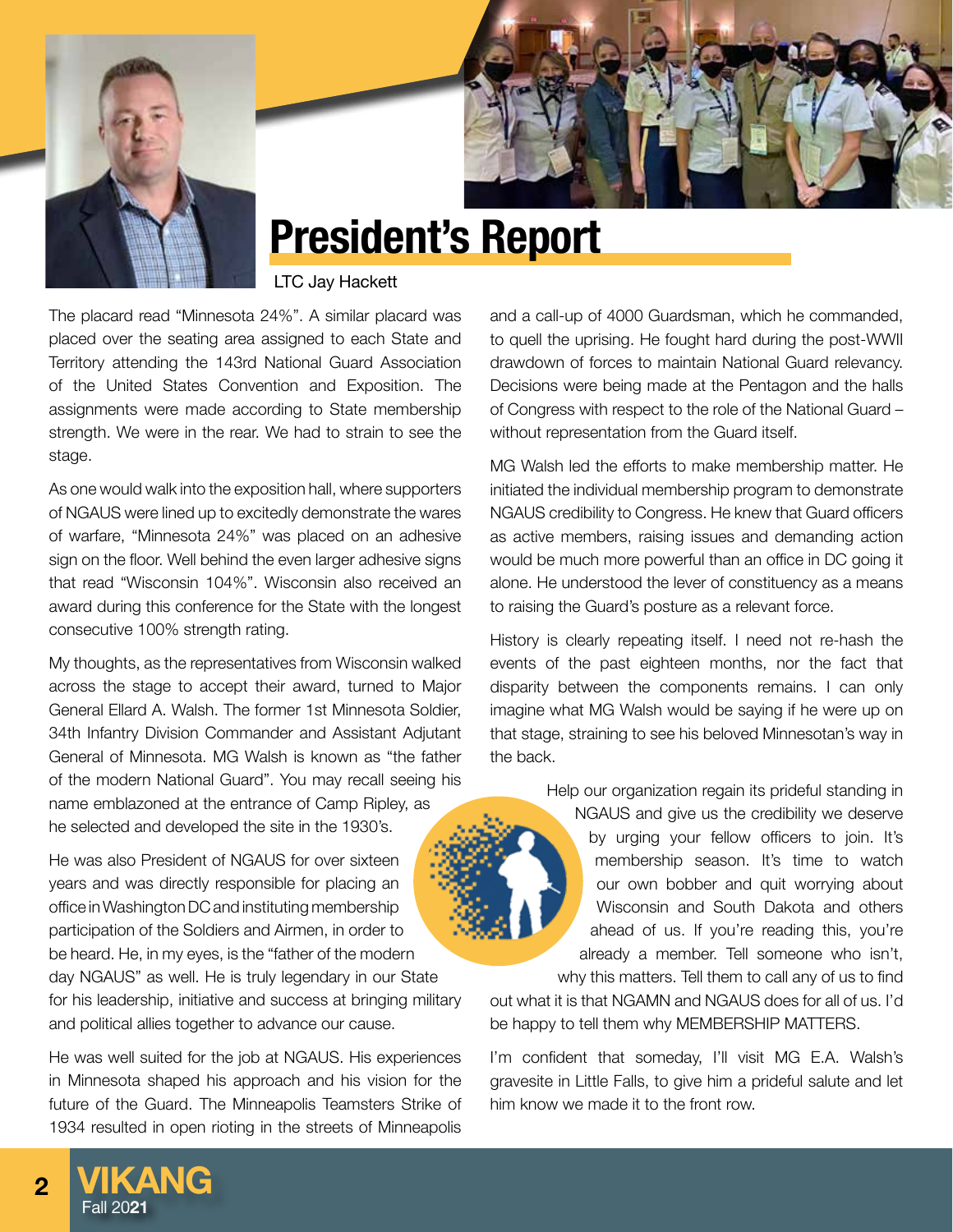

## **Vice President - AIR**

#### Col Mike Piontek

Hello Minnesota. The intent of my article for this quarter is to expand on a note I made in the summer edition. I closed the article with a link to an issue of National Guard magazine that outlined the history of NGAUS legislative accomplishments made on behalf of National Guard men and women. Links are great, but for this article I'm going to highlight some specific wins that impact most if not all of us in order to focus on the "whys" behind the importance of supporting NGAUS.

From my own personal experience, as I'm sure most of us can relate, educational benefits were one of the reasons I joined the Guard. Some of NGAUS most impactful work has been advocating for education benefits for us and our families. 1984 – Montgomery GI Bill provides for the first time federal financial support to Guard men and women going college. 1987 – NGAUS persuades Congress to make Montgomery GI Bill permanent. 2008 – Post 9/11 GI Bill allows service members to transfer benefits to family members. 2017 – Forever GI Bill eliminates the expiration date on benefits for anyone who left the military after 1 Jan 2013. I've made use of the benefits as a student, my kids and yours are able to take advantage now because of the work NGAUS had done for us.

Medical readiness is a significant part of our overall readiness. NGAUS has worked with Congress to provide additional medical resources for Guard men and women and their families. 2006 – culminated a seven year NGAUS effort to improve the Guard's medical readiness through introduction of TRICARE Reserve Select. 2009 – TRICARE coverage prior to deployment increased from 90 to 180 days. 2020 – paid

maternity leave for drill-status women as well as six months of transitional medical coverage for Guard soldiers & airmen and their families after T32 COVID response missions. In order to meet the increased demand on the Guard to be ready we need to be medically ready all the time. Unfortunately not all our soldiers & airmen have adequate medical coverage. One of NGAUS 2021 Legislative Priorities is zero-cost TRICARE to ensure reserve-component medical readiness. Same benefits for the same missions.

Education and medical benefits have an impact on us all. NGAUS has also been our champion with respect to concurrent and proportional fielding of equipment as well as modernization & recapitalization, resourcing, and status protections. Maybe not all directly at the local level, but their impact has been felt across the Guard enterprise.

If you are a member, have the discussions with your fellow officers to encourage them to consider membership, tell the NGAUS story. If you're reading this and not a member, I would encourage you to consider membership in the organization that is our voice to our lawmakers. Their work benefits us all and the cost for lifetime membership is at an all-time low.

### **MEMBERSHIP MATTERS!**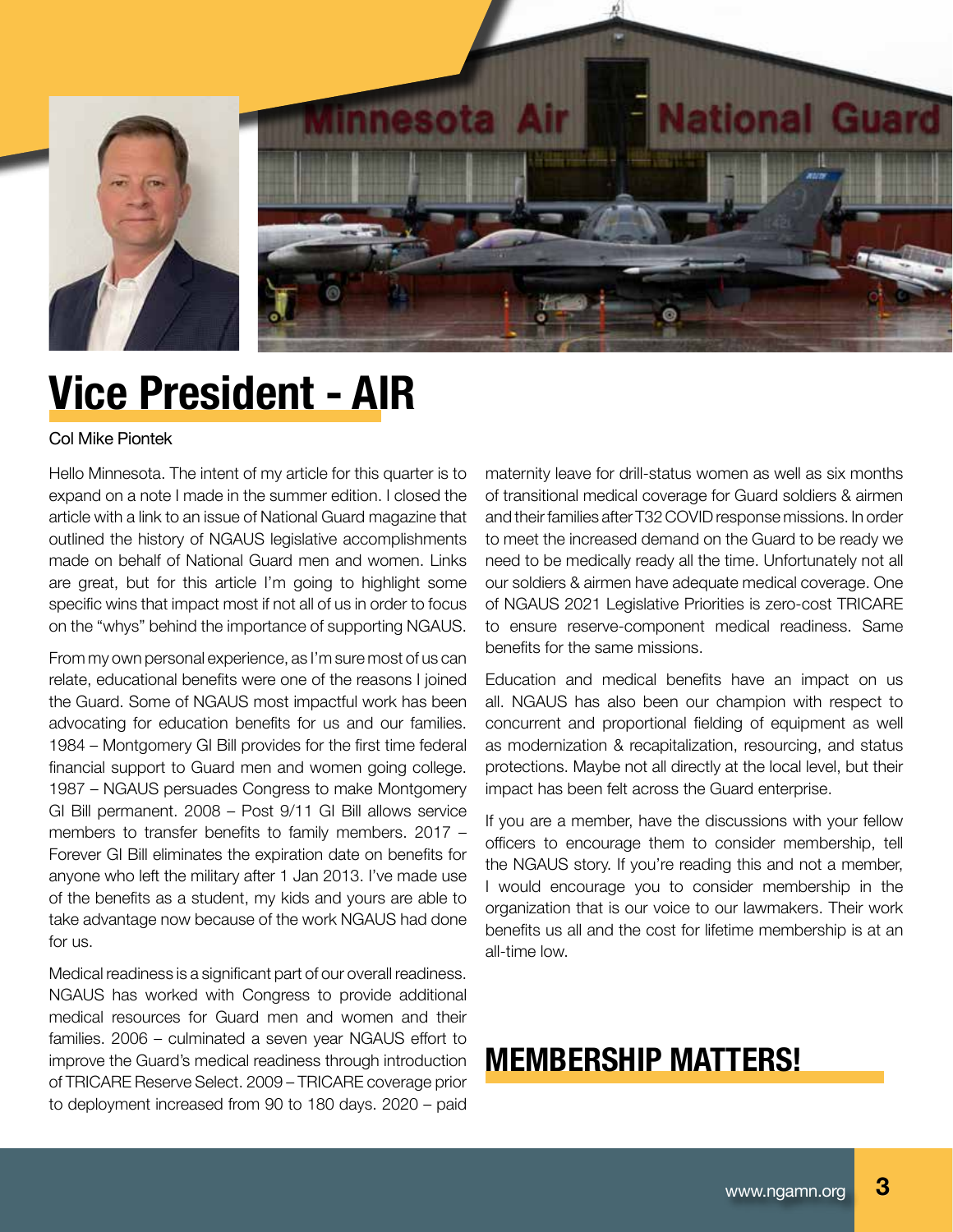

### **Vice President - ARMY**

LTC Kristen Auge

Obtaining a minimum of a bachelor's degree is a societal norm and with that can come the challenges of paying for it. Through corporate sponsorships, the National Guard Association of Minnesota (NGAMN) has long offered scholarships to members' families as a way to give back and ease the financial burden of continuing education. Each year, NGAMN board members determine a theme and applicants' responses are weighted to determine the final award recipients. This year's theme asked applicants to describe what honor means to them both personally and professionally.

Of the five applications, one stood out above the rest and the board unanimously chose Jessica Bartz as the McGough and NGAMN \$1000 recipient. Jessica is the daughter of retired servicemember Nathan Bartz. From a young age, she was impacted by her father's service both at home and abroad during a deployment. She aspires to become a doctor and carries that spirit of giving back, just as her father emulates. Bartz is attending St. Catherine University. "Honor, to me professionally, means that I uphold myself to the highest standard and utilize the gifts, talents, and opportunities that were provided to me with the intent to better the world around me," wrote Bartz.

Second place \$500 recipient is Cela Cashel, step-daughter of retired Army Lt. Col. Rhonda Evenson. Cashel is attending Missouri State University and seeking a Public Relations degree. Cashel wrote, "I view honor as an internal concept that serves as a moral compass." She further added, "It means making sacrifices to do the right thing. It means treating others with dignity and respect and holding oneself to the highest standard."

Third place \$500 recipient is Elise Larson, daughter of Army Chief Warrant Officer 4 Emily Larson. Larson is attending South Dakota State University with a focus on pharmacy. Larson had this to write about honor, "Acknowledging one's mistakes, failures, and shortcomings is the rarely acknowledged dirty, grimy side of honor." She added, "Moving forward from one's mistakes, is



#### **Congratulations to the scholarship recipients! We look forward to next year's applications.**

a vital, bittersweet lesson to be learned, from mistakes grow compassion, understanding, and character."

All five applicants were impacted by their family member's service, but Bartz summed it up by concluding her essay with, "I am honored to have been raised in a military family and to understand what a great privilege it is to live in the United States of America." No truer words could have been written.

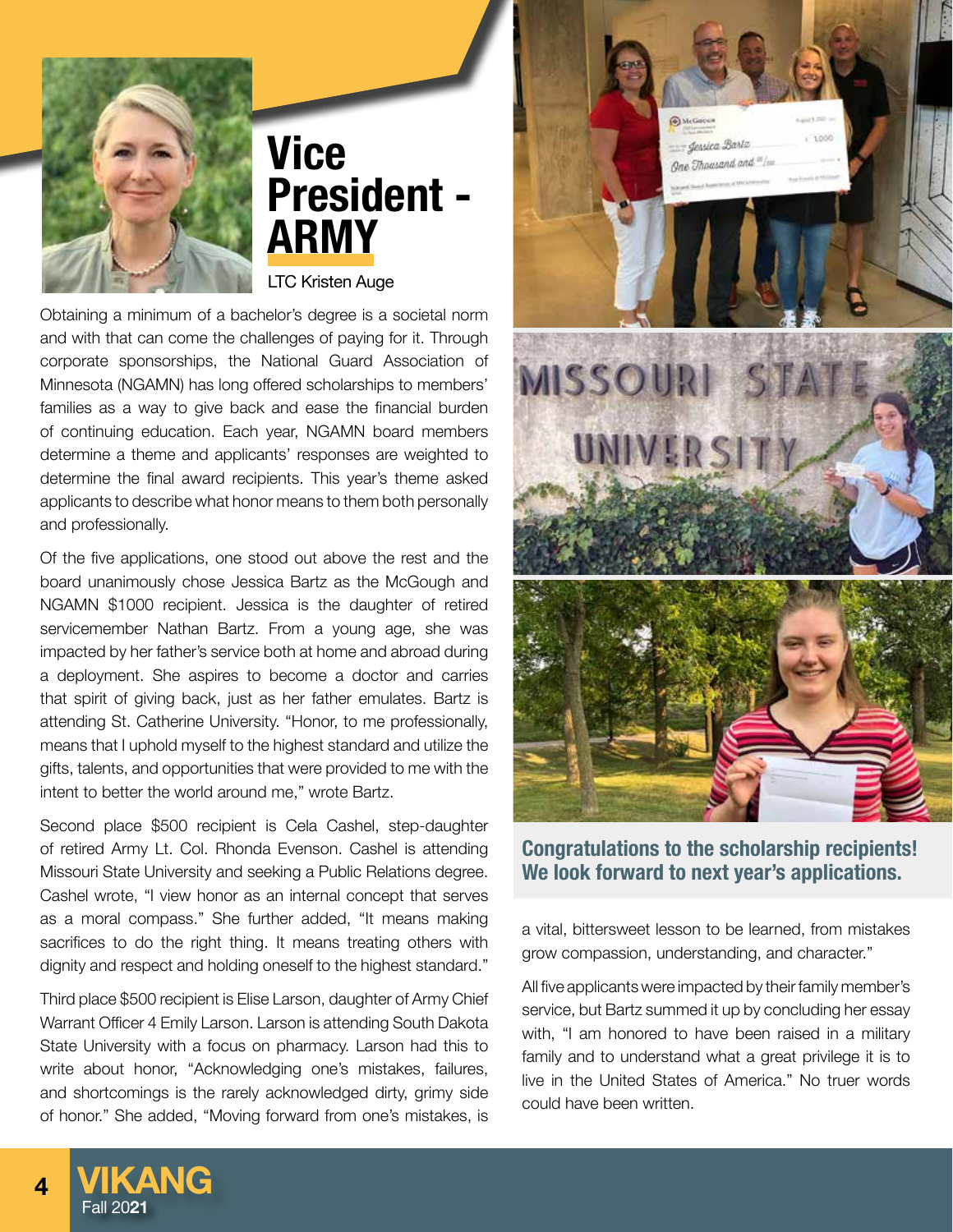### **Vice President - Alumni**

BG (Ret.) Tim Kennedy

The NGAUS national conference was successfully held in person in Las Vegas at the end of August. The 2022 conference will be held in Columbus, Ohio next year beginning on August



26th. Most of the NGAUS legislative prioties come out of these conferences. For the Alumni Group, at the national level, that is where the legislation which provided veterans status to all military retirees evolved. At the state level, in 2016, NGAMN, along with several Minnesota veteran's groups was successful in getting military retired pay exempt from Minnesota State Income tax. This has resulted in thousands of dollars in savings, annually, for retired members of the Alumni Group. Please stay involved, your participation and membership matters.

The Officers' Holiday Party is December 3rd. Please join us at the Embassy Suites Minneapolis Airport, 7901 34th Ave South, Bloomington, MN 55425. Our guest speaker will be The Adjutant General, Major General Shawn Manke. General Manke assumed the TAG position during some very interesting times so it will be interesting to hear from him.

The attire is Business/Business casual. It is a great evening to break out that Christmas tie and/or socks. Social hour starts at 1800 with the meal served at 1915. Onsite parking is free. Come join us for an evening of information and fun!

The cost for the dinner is \$50 per person. We'll be having Champagne Chicken which is pan seared chicken breast with roasted grapes and leeks in a light cream sauce. It is served with roasted fingerling potatoes and asparagus. It includes a house salad and chocolate cake with fresh berries and whipped cream for dessert. We have a private bartender and there are 2 complimentary drink tickets with each meal. All dinners include regular and decaf coffee, hot and iced tea.

To sign up, please visit the National Guard Association of Minnesota's website: https://www.ngamn.org/holidaysocial. Suspense for reservations is November 31st.

I hope to see you there,

Tim Kennedy President, NGAMN Alumni Group Brigadier General USA (Retired)

## **Officers' Holiday Party**

### December 3rd

### Embassy Suites Minneapolis Airport

7901 34th Ave South Bloomington, MN

Social hour 1800 Dinner 1915

**Dinner**  \$50/person

### **For more information and to register:**

ngamn.org/holidaysocial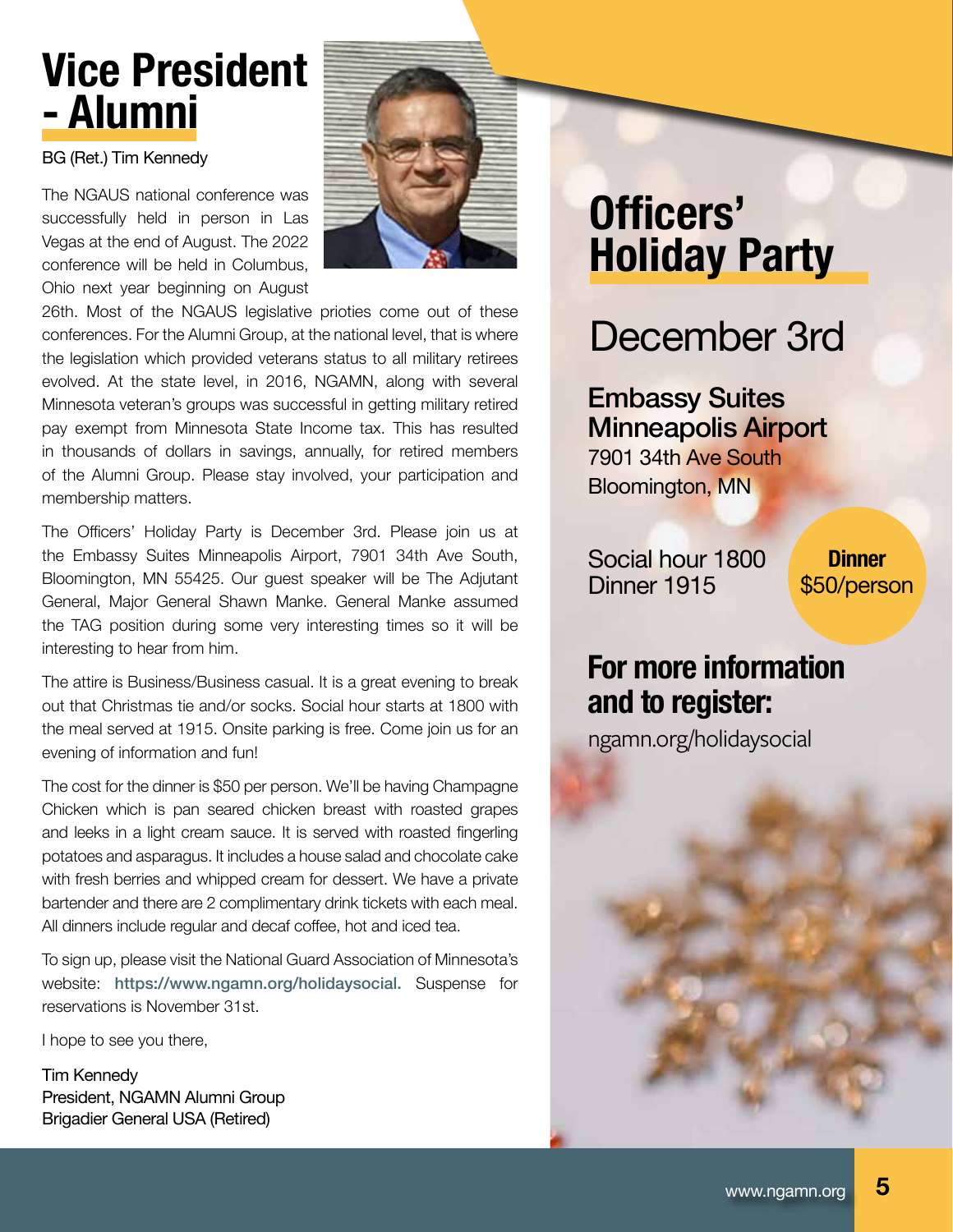

### **Executive Director**

Col (Ret.) Mark Schutta

#### **Why Corporate, Business or Individual Partnerships?**

Beginning January 2022, the Board will begin it's Corporate, Business and Individual Partnership drive. So why Partnerships? Textbooks, magazines articles, and social media will give you many answers as to why. These outlets will tell you by entering into a partnership, corporations are able to communicate their values and shape how their brand is perceived. Or maybe it will increase their brand exposure to include other programs or items they produce. Or possibly this partnership provides the nonprofit organization more operating funds to run successful programs.

While I agree with all of the reasons listed above, Jay Hackett and I had an opportunity to sit down with one of our Corporate Partners – Guaranteed Rate. Right away we knew this partnership was going to be different. It wasn't about the money but it was about serving people who have sacrificed so much for our freedom.

All the while we were in Bryan Wernimont's office he wanted to know what he could do for our soldiers and airmen. While Bryan himself was not able to serve he has a deep respect for those who did, including a few of his family members. He went on to explain that there are many veterans who didn't know or understand the VA Benefit options when buying a home. He went on and provided this testimonial.

"I met with Frank R from New Prague MN because he was looking to get pre-approved to buy another home. He was pre-approved by another lender for 10% down but I noticed he checked that he was a Veteran on his application. I asked him if he knew about his VA benefits that would allow him to buy a home with zero down. He said he didn't know. After getting a copy of Frank's DD214 form, it was determined that not only was he eligible for 100% financing, he also qualified to have the VA funding fee waived because he was partially disabled. This not only saved Frank a significant amount of



money by not having to pay the VA funding fee, it also allowed him to keep his 10% down payment in savings. The rate was less, and Frank received a better loan."

As Jay and I walked out of the building, we looked at each other and stated this just isn't a business partnership but a relationship that will benefit our soldiers and airmen in the future.

So, as we begin our Partnership drive, I challenge each of you to meet with your employer and see if they are willing to become a Partner with the NGAMN. A conversation like this just happened recently with Twin Metals Minnesota and they have jumped on board to become our most recent partner. To assist with the conversation we have a template already available for your use and will be posted to our web page. Also, when reviewing our web page at NGAMN.ORG, you will see all of our other partners for CY21.

On another note, we are midway through our Membership drive and it is my hope to achieve 400 new Digital Life Memberships. With the subsidy provided by the NGAMN (see the membership form on the last page), Minnesota is offering this Life Membership at the lowest rate nation-wide. So please be an ambassador for membership and spread the word!

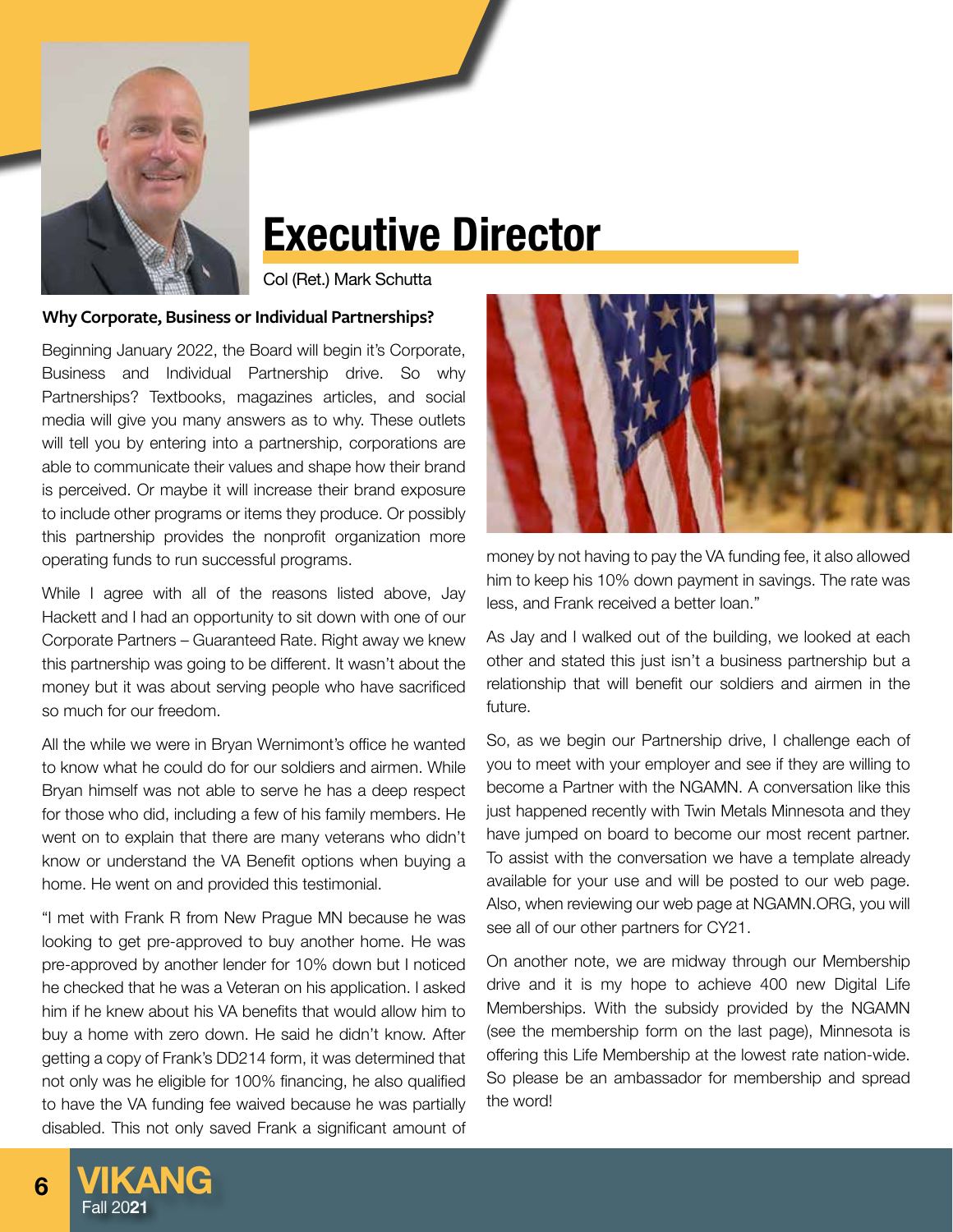





## **34th Infantry Division**

#### MAJ Tim Grinde

Over the past few months 34ID has been preparing for and executing Warfighter 22-1. The exercise was shifted last minute from Camp Atterbury, Indiana to Fort Riley, Kansas

due to Camp Atterbury starting to house and support Afghan refugees. Despite the curve balls thrown at the participants, 34ID, along with 13 other organizations, made it safely, on time, and performed admirably.

While down at Fort Riley, I was able to discuss some of the recent accomplishments that NGAUS has made with some DHHB, 34ID Soldiers participating in the exercise. In particular, the topic of the FY 2021 NDAA and its legislation that authorized paid maternity leave and retirement credit for MDAY Soldiers was a topic of conversation. Currently, the number of females serving in the Minnesota National Guard is at an all-time high. However, female retention through retirement is 30% less than that of their male counterparts. Military OneSource cites that between the ranks of E4-E5, female retention drops by 44%, and between the ranks of O3-O4, female retention drops by around 38%. While not the sole reason, a major contributing factor can be the stressful decisions that females may have to make during in their peak childbearing years. Oftentimes, expecting mothers may struggle with determining whether taking care of their newborns and the changes in life that come with it are able to be balanced with the demands of the military, along with the uncertainty of how their chain of command with support

their needs. While it has taken a few years for the legislation to catch up to the active component's maternity benefits, NGAUS was successful in getting three months of paid IDT following childbirth passed, along with retirement points – an equivalent period of coverage to the active component's 12 week policy.

1LT Erica Iverson is an expecting mother and Soldier within the DHHB's Battalion Staff. LT Iverson and her husband have carefully considered her military career along with her full-time civilian career when doing their family planning. This newly passed legislation has provided much relief and comfort going forward, knowing she will be less burdened on determining whether caring for her upcoming newborn (and future children) would need to be deconflicted with her military obligations. Erica stated that this enactment was "an important step forward for women in the Minnesota National Guard," and that this was a "testament to the government's support of female Soldiers and their families" overall.

Through the efforts of NGAMN and NGAUS, benefits like this become a reality. If you're not already a lifetime member of NGAMN and NGAUS, there has never been a better time than now to join! This issue has the latest rates that are significantly subsidized and substantially lower for 'digital' memberships than ever offered before – more bang for your buck, and your contributions make legislation like the above come to fruition. Enjoy the fall, and looking forward to actually seeing all in person this April during the Joint Officer/Enlisted Conference!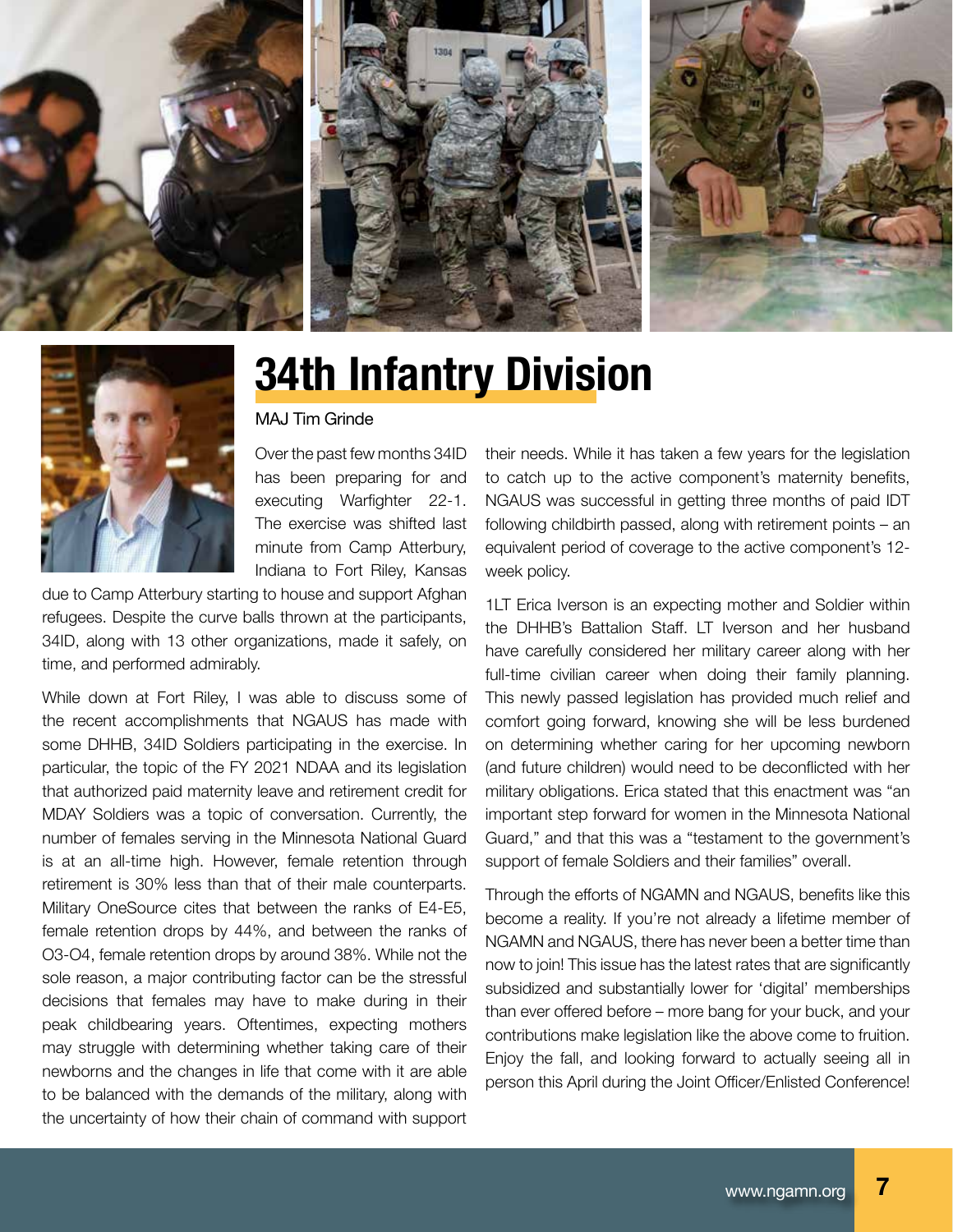

## **133rd Airlift Wing**

#### Capt Brian Willis

Founded in 1921, the 133rd Airlift Wing is a critical resource for the state and nation; providing nearly 10% of Capitol Response airlift, supporting the state during recent civil disturbances, deploying more than 100 members overseas, and supporting the establishment of refugee locations after the withdrawal from Kabul. Additionally, the wing reached the end of a 5 year inspection cycle, hosting a hybrid virtual/ in-person inspection by Air Mobility Command. The 133rd Airlift Wing also had the great opportunity to host Lt Gen Loh, Director of the Air National Guard.

During a town-hall, the Director fielded a variety of questions, including a number of NGAUS priorities. He was asked about the recent push for Tri-care for all; indicating one of the biggest challenges is educating representatives in Congress regarding the differences in coverage Guardsmen receive. Additionally, he was asked about: upgrades to the C-130H,

recapitalizing to C-130J models, and the future of the 133rd Airlift Wing.

In addition to his visit with Airmen, Lt Gen. Loh also met with Governor Walz, where the Governor re-affirmed the importance of the 133rd's mission, and his support of our continued flying mission. One of the key takeaways of his visit was the important role NGAUS plays in educating our representatives and advocating for the National Guard's priorities in Washington, both when it comes to our Airmen's entitlements, as well as our mission sets in the future.

As the 133rd looks to remain relevant for the next 100 years, we'll need continued engagement of our representatives who fully understand the pivotal role our planes provide the state and nation.

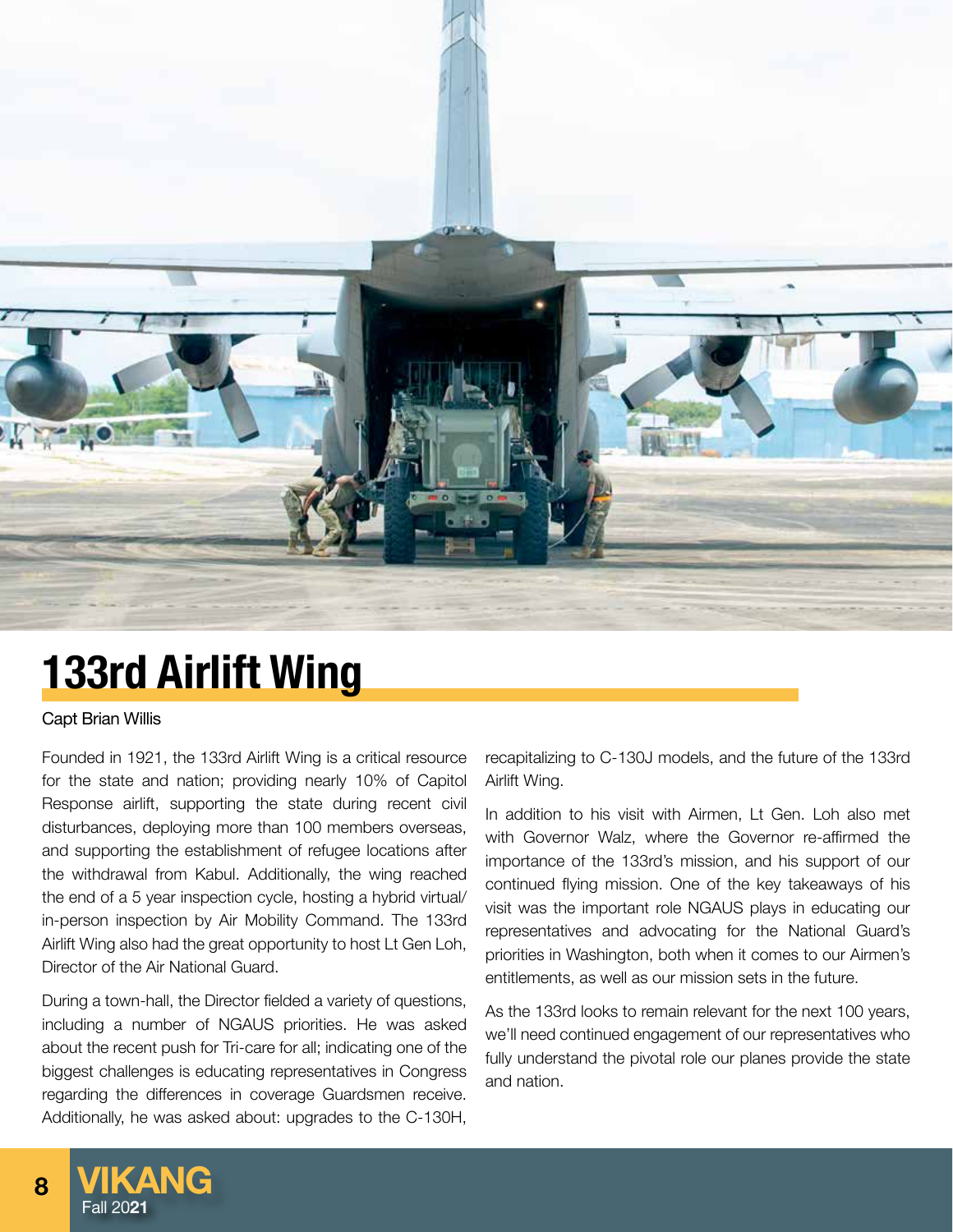## **Warrant Officers**

#### CW4 Brett Setterlund

Greetings, My name is CW4 Brett Setterlund, and I volunteered to represent the Warrant Officer Cohort at NGAMN. I have been a proud member of NGAUS for the past seven years and have been a huge proponent of this organization. I know the benefits we gain through their efforts on the hill continue to improve our status as a reserve force and our lively hood outside the uniform. I urge each of you Warrant Officers to take advantage of this limited-time offer to become a life member. An ordinary life membership ran \$1,250 a year ago. You are saving about \$900 on a life membership for the only organization that continues to fight for your benefits as a Guard member. Once a life member, the only thing you have to remember is to change your address after you move to the beach to retire. If you look at NGAUS.org, you will see all the successful lobbying efforts of NGAUS that have made it into the NDAA or become permanent law. One, in particular I want to point out occurred in 2011 when the Chief of National Guard Bureau (CNGB) became a statutory member of the Joint Chiefs of Staff. Going against the advice of the Secretary of the Army and the Army CoS, NGAUS was able to convince Congress into enacting that change into law, giving the NG a much louder voice in Washington. This year, an amendment was proposed in the NDAA to allow the CNGB to be eligible for Chairmen of the Joint Chiefs. In my lifetime, I would love to see our most senior National Guard leader become the chairmen and report directly to the Secretary of Defense. Without NGAUS's support, ideas like this never have a chance of becoming a reality. NGAUS needs your support!

#### **I want to congratulate the following newly appointed WO1's who graduated from the State program in October.**

- WO1 Reed Pritchard Engineer
- WO1 Jess Richards Ordnance
- WO1 Anton Johnson Ordnance
- WO1 Scott Lundequam Engineer
- WO1 Clayton Anderson Aviation
- WO1 Emily Malherek Aviation
- WO1 Robert Theuringer Ordnance
- WO1 Aarin Urevig Quartermaster
- WO1 Mark Peloski Aviation
- SSG Thomas Wright COE

Here's a short article that summarizes the challenges and achievements WOC's encounter during the course: www.dvidshub.net/news/404072/resiliency-rtiwarrant-officer-candidate-pushes-through. Congratulations to all on this next major step in your career. Work hard and continue to become experts in your craft.



**To all Leaders, submissions for the CY22 Minnesota Warrant Officer of the Year Award are due 15 December 2021. Please take the time to nominate any of your Warrant Officers that are going the extra mile to make your team successful (especially at Warfighter!).**

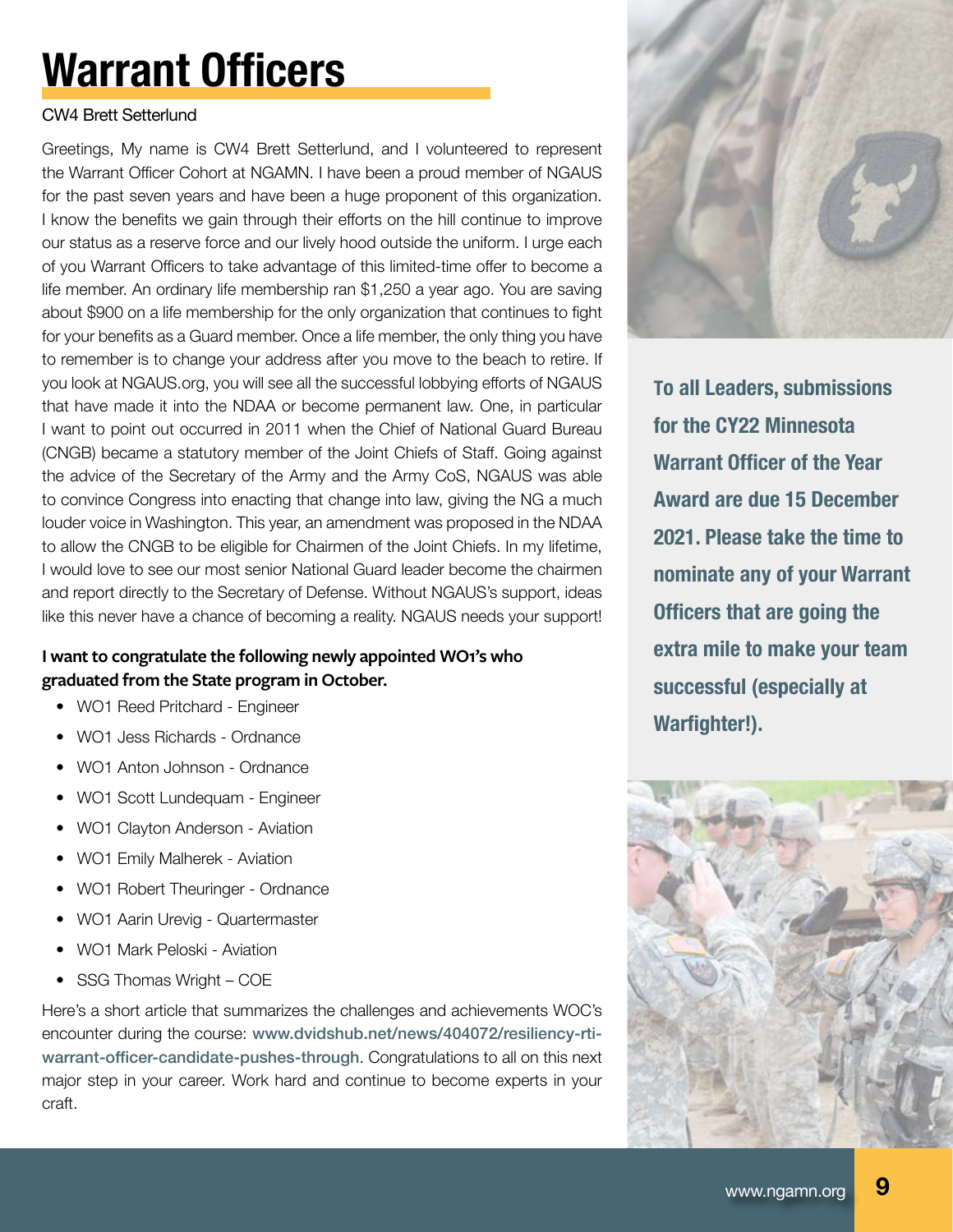### **Reduced Cost Memberships**

#### CPT Tyler Anderson

In an exciting turn of events, we are hoping to have the next few months show net losses. That normally sounds bad, but in this case, it's deliberate as we have budgeted to cover costs to provide a reduced rate for 400 service members to obtain a lifetime membership at \$300 for company grade, \$375 for field grade and \$450 for flag officers.

You've probably seen reference to this multiple times within this issue of the Vikang newsletter and there's a big reason. First, because it's a low cost we have not had available in the past. Second, because we as an association can afford to assist in your payment. Third, because you should become a lifetime member!

I'll start with how it's a great deal. Some people talk in percentages and others in dollars. In this case, I'm going to talk in years. For our Company Grade Officers, your annual membership dues are \$60. So, a newly commissioned Officer will have their first year free but would pay \$60 each year thereafter. Assuming the initial obligation of 6 years after commission and "getting out" thereafter, this \$300 is just paying those 5 years up front in one payment, and not having to remember to pay each year (or get hassled about renewing your dues). But that's just brand new.

If you're planning to be in the National Guard for the long haul, the benefits that NGAUS and NGAMN are pushing for are directly affecting you. When the Association is able to say they speak on behalf of X number of service members while getting our government to support our goals, it's speaking on behalf of active members. It doesn't say much when the Association is speaking on behalf of 100 members, but it means a lot more when saying "on behalf of over 1,000 National Guard members, we would like your support for zero-cost TriCare" (which is a current push) it's a bigger voice speaking.

Some additional quick math: O4-O6 and CW4: just about 4 years paid at once.

You may be asking, how we can do this. First, NGAUS has recently included a \$500 digital lifetime membership option. On top of this reduced cost, the Board for the Minnesota Association have decided to set aside \$40,000 to assist in the



cost of your lifetime membership. This is due to the strong cost savings and new efforts of building corporate contributions that our executive directors and the board have done over the past few years. (A special thanks to the work of Carl Willis and Pete Panos, previous executive directors, and our current executive director, Mark Schutta for their hard work pushing the association forward). With this budgeted amount available, we are investing in the future of the Association.

We currently have an amount that can reduce the cost for 400 servicemembers to get an active life membership. After that, it's back to the \$500 for the NGAUS life, and \$125 for NGAMN life, which is still a reasonable cost, but that extra \$325 - \$175 doesn't have to be your cost if you act now and apply.

Is this a once-in-a-lifetime deal, or will it happen annually? That depends on all of us. NGAMN is now a tax deductible 501(c)19 Veteran Organization, so if we can get more corporate sponsors, we will have more funding available to reduce these costs to new members to become lifetime members. We say "corporate" but it does not mean a big public company. We gladly accept contributions from your company, your friend's company, or anyone that wants to do more to move our mission forward, and there is no dollar threshold. It's tax deductible for them, and we make sure we recognize our contributors.

I hope this membership push is a success, and that you take advantage of the discounted price. There is so much to be gained by becoming a member. If you have questions, feel free to reach out to any of us on the board, especially reaching out to your group representative. Become a lifetime member!

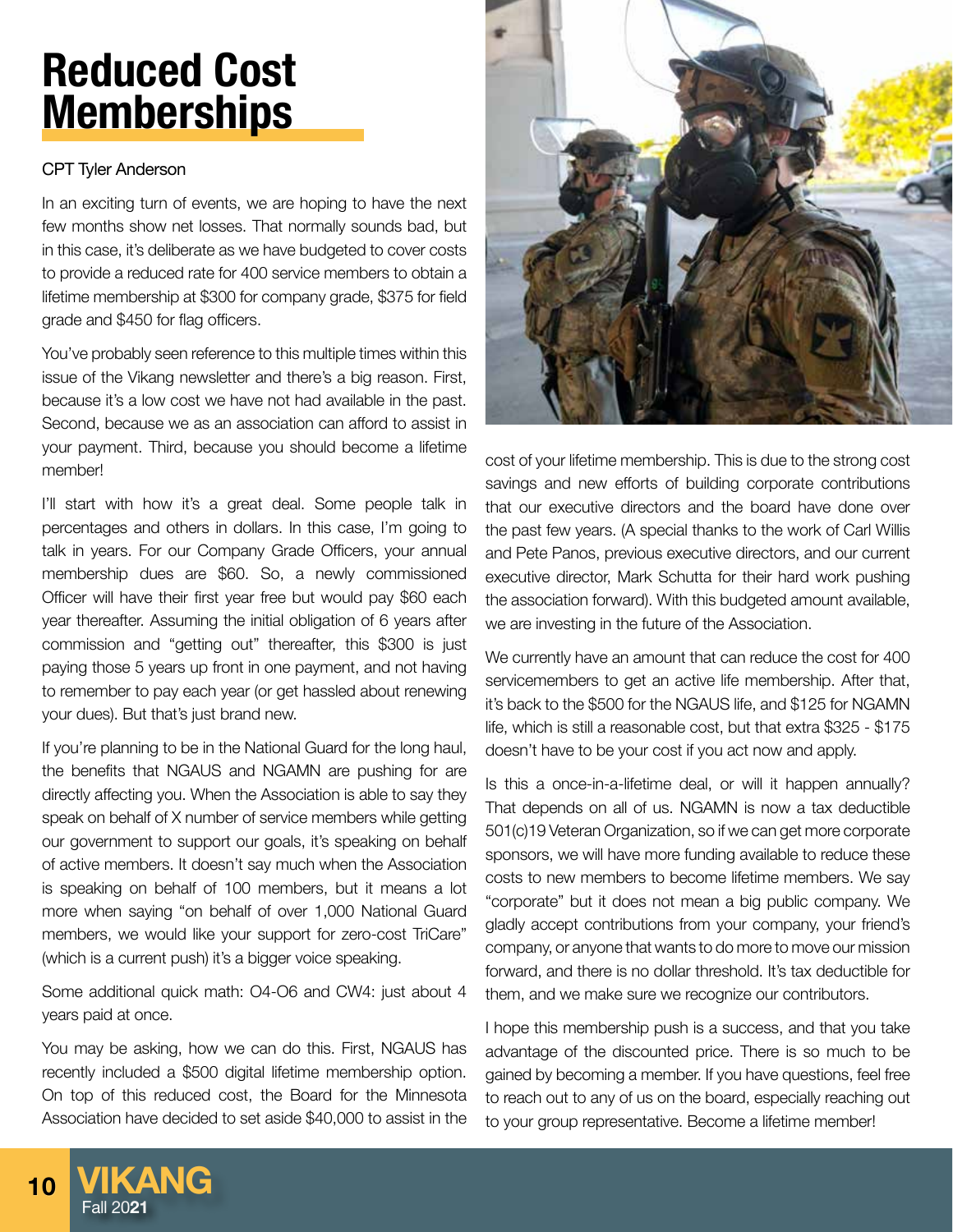|               | <b>Payment by Check Form</b><br><b>National Guard Association of Minnesota</b><br>PO Box 131766<br>St. Paul, MN 55113-0020<br>Phone: 612-790-5414<br><b>NGAMN.ORG</b> |                |                |                |                |                                                                                                |                |                |      |                 |                 |                 |                 |
|---------------|-----------------------------------------------------------------------------------------------------------------------------------------------------------------------|----------------|----------------|----------------|----------------|------------------------------------------------------------------------------------------------|----------------|----------------|------|-----------------|-----------------|-----------------|-----------------|
|               |                                                                                                                                                                       |                |                |                |                |                                                                                                |                |                |      |                 |                 |                 |                 |
|               |                                                                                                                                                                       |                |                |                |                |                                                                                                |                |                |      |                 |                 |                 |                 |
|               |                                                                                                                                                                       |                |                |                |                |                                                                                                |                |                |      |                 |                 |                 |                 |
|               |                                                                                                                                                                       |                |                |                |                |                                                                                                |                |                |      |                 |                 |                 |                 |
| $\Box$ 1 ABCT | $\Box$ 347 RSG                                                                                                                                                        |                |                |                |                | □ 133 AW □ 148 FW □ JFHQ □ 34 CAB □ 84 TRC □ ALUMNI<br>$\Box$ 34 ID<br>Annual Membership Dues: |                |                |      |                 |                 |                 |                 |
| Grade         | O <sub>1</sub>                                                                                                                                                        | O <sub>2</sub> | O <sub>3</sub> | O <sub>4</sub> | O <sub>5</sub> | O <sub>6</sub>                                                                                 | O <sub>7</sub> | O <sub>8</sub> | WO1  | CW <sub>2</sub> | CW <sub>3</sub> | CW <sub>4</sub> | CW <sub>5</sub> |
| <b>State</b>  | \$20                                                                                                                                                                  | \$20           | \$20           | \$35           | \$35           | \$35                                                                                           | \$45           | \$45           | \$20 | \$20            | \$20            | \$35            | \$35            |
| National      | \$40                                                                                                                                                                  | \$40           | \$40           | \$80           | \$80           | \$80                                                                                           | \$130          | \$130          | \$40 | \$40            | \$40            | \$80            | \$80            |
| Total         | \$60                                                                                                                                                                  | \$60           | \$60           | \$115          | \$115          | \$115                                                                                          | \$175          | \$175          | \$60 | \$60            | \$60            | \$115           | \$115           |

#### PLEASE NOTE – YOU CANNOT BE A MEMBER OF NGAMN WITHOUT BEING A MEMBER OF NGAUS

Other Membership Options:

NEW for 2022 - Digital Life NGAUS/NGAMN Membership: Promotional rates by grade: \$300 (WO1 / CW2 / O1 / O2 / O3), \$375 (CW3 / CW4 / O4 / O5), \$450 (CW5 / O6 / O7/ O8). Will provide Active State Life Membership, Digital Life to NGAUS,

#### **\*\*Promotional Rate valid for first 400 registrants.\*\* After first 400 registrations, rate is \$500 for NGAUS digital life membership, and \$125 for State Life Membership.**

Newly Commissioned Officers and Warrant Officers: Free membership for a period of one year and any portion of the year in which they are appointed.

Associate Member: \$70

For Alumni/Retired Officers: NGAUS Life Member \$125 – State Life Member \$50 (Note, officers who have not "retired" and have elected to renew their service obligation with the guard will revert to annual membership while they are on active status)

|                                            | (See options above)                                                                                                                                                                                                                  |      |
|--------------------------------------------|--------------------------------------------------------------------------------------------------------------------------------------------------------------------------------------------------------------------------------------|------|
| Pay by Check: Make check payable to NGAMN, | Pay by Credit Card                                                                                                                                                                                                                   |      |
| send to address above.                     | Name on Card: <u>Alexander State of Alexander State of Alexander State of Alexander State of Alexander State of Alexander State of Alexander State of Alexander State of Alexander State of Alexander State of Alexander State o</u> |      |
|                                            | Card Number: <u>________________________________</u>                                                                                                                                                                                 |      |
|                                            |                                                                                                                                                                                                                                      | CVV: |
|                                            |                                                                                                                                                                                                                                      |      |